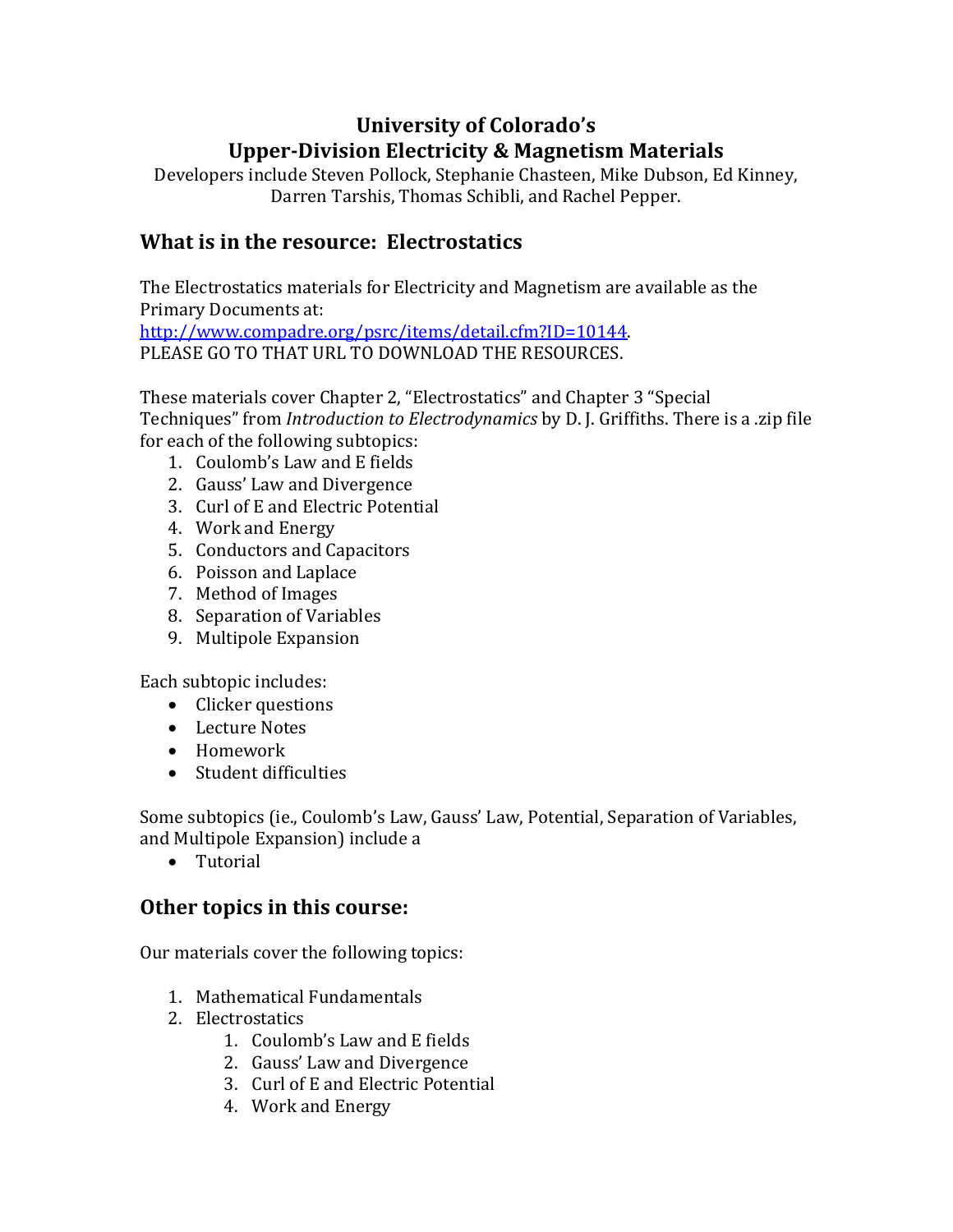- 5. Conductors and Capacitors
- 6. Poisson and Laplace
- 7. Method of Images
- 8. Separation of Variables
- 9. Multipole Expansion
- 3. Electric Fields in Matter
	- 1. Polarization, Fields, Dielectrics
	- 2. Electric Displacement (D)
	- 3. Boundary Value Problems
- 4. Magnetostatics
	- 1. Lorentz Force
	- 2. Charge Density and Current
	- 3. Biot‐Savart
	- 4. Divergence and Curl of B; Ampere's Law
	- 5. Vector Potential (A)
- 5. Magnetic fields in Matter
	- 1. Magnetization and Dipoles
	- 2. Bound Current and Fields
	- 3. Auxiliary Field (H) and Linear Media
- 6. Electrodynamics
	- 1. EMF
	- 2. Inductance
	- 3. Maxwell's Equations
	- 4. Relativity

### **Types of materials available**

All of the above topics contain the following types of materials.

- a. Concept Tests (a.k.a. Clicker Questions). *These are questions intended to be used with a personal response system (PRS) and peer instruction*
- b. Homework banks . *These documents provide a broad range of homework questions from various instructors and texts.*
- c. Student Difficulties. *These "resource documents" include common student difficulties observed during the course of our research, as well as learning goals and classroom activities for individual topics.*

Some topics also contain:

d. Tutorials. *These smallgroup activities are intended to last 12 hours and help students grapple with the core concepts in the course.*

These resources can also be downloaded by type (e.g., all Concept Tests) as well as by topic.